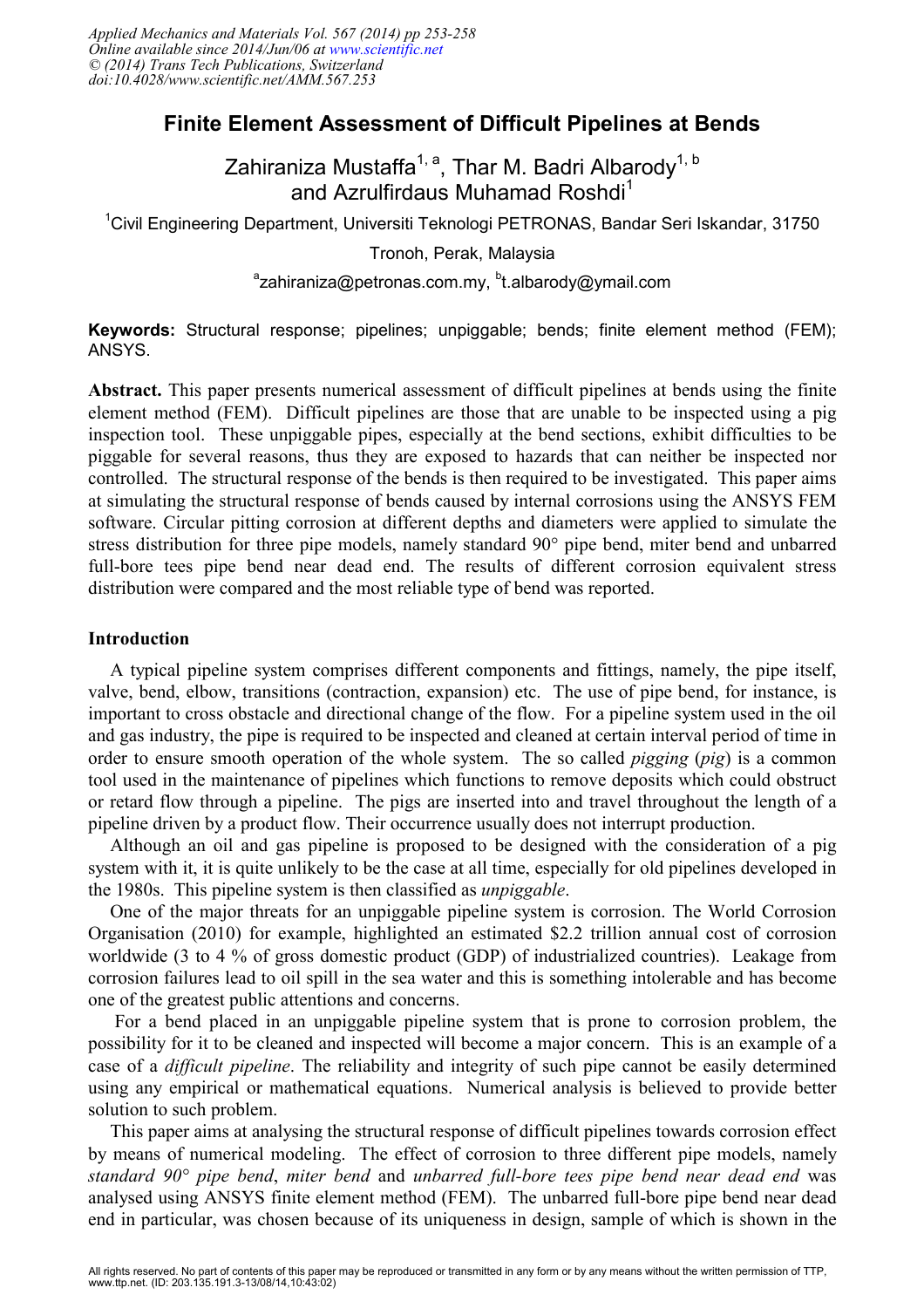Methodology section of this paper. The structural response is reported by means of stress distributions resulted from the simulation. Internal corrosions of various sizes were simulated for comparison.

### **Theories on Corrosions in Difficult Pipelines**

 **Pigging.** *Pigging* in the maintenance of pipelines refers to the practice of using pipeline inspection gauges or *pigs* to perform various operations without stopping the flow of the product in the pipeline. Pipeline pigs are inserted into and travel throughout the length of a pipeline driven by a product flow. They were originally developed to remove deposits which could obstruct or retard flow through a pipeline. Their occurrence usually does not interrupt production. Physically, the pig can be spherical, elongated or composed of several parts.

 Corrosion maintenance using the IP has received numerous attentions in the present world because of enhancement in technology. Different types of pigs have been developed and extended, a summary of which has been reported in [1]. The *in line inspection* (ILI) tool or *smart*/*intelligent pigs* (IP) are used to provide an overview (mapping) of the condition of a corroded pipe. The tool is extensively used to carry out inspection and maintenance works on corroded pipelines.

 **Difficult Pipelines.** Difficult pipelines are pipelines that cannot be inspected by a standard pig. They exist due to some limitations in a pipeline system, such as

- No access, in case where the launcher and receiver are not equipped to the system.
- Existing piping component, such as 90° miter bends, dead ends, off-takes, reduction, dead end, one-cut bend, unbarred full bore T and valve.

 **Corrosions**.Corrosion is the chemical or electrochemical reaction between a material, usually a metal, and its environment that produces deterioration of the material and its properties. They deteriorate the structural strength and integrity of a pipeline. In general, corrosions can be observed either at the *internal* or *external* side of the pipeline wall. The shape of corrosion pit is governed by several *length scale* parameters, namely the *depth* (*d*), *longitudinal length* (*l*) and *circumferential width* (*w*). The shapes of corrosion, however, may be difficult to characterize, as shown in Figure 1.



Figure 1. Examples and skectch of pipeline failures due to internal corrosions

### **Finite Element Method Analysis at Pipe Bends**

*Pipe bends* are critical components in a piping system. Pipe bends are curved bar with annular cross section whose reaction to external loading is complex. Several numerical studies involving pipe bends with the use of finite element methods have been carried out previously, part of which will be briefly summarized in Table 1.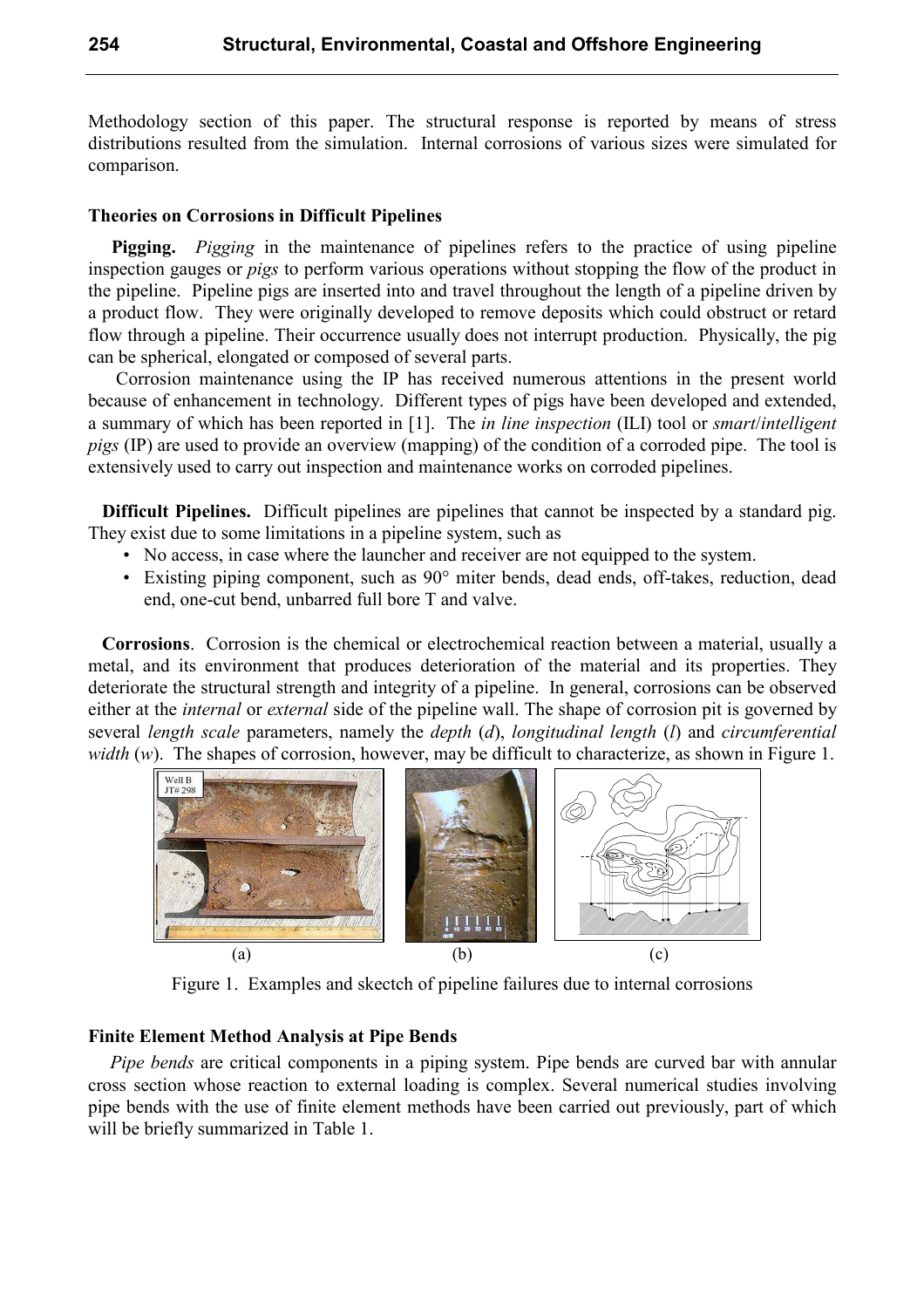| <b>Authors</b>                  | Concern                                                                                                                   | <b>Outcomes</b>                                                                                                                                                                      |
|---------------------------------|---------------------------------------------------------------------------------------------------------------------------|--------------------------------------------------------------------------------------------------------------------------------------------------------------------------------------|
| Prasad and Rao, 2013 [2]        | Effect of applying internal<br>pressure to the ovality of the<br>bends.                                                   | Considering the total deflection<br>and stresses.                                                                                                                                    |
| Bhattacharya and Long, 2010 [3] | Pipe bend for the stress<br>intensification factor and<br>flexibility factor.                                             | Analyse assumptions made within<br>and outside the of ASME B31<br>piping codes.                                                                                                      |
| Swart et al., 2010 [4]          | Pipe bends, in general.                                                                                                   | Gurson plasticity model simulated<br>pipe behaviour due to the<br>longitudinal deformation,<br>ovalization and warping. To<br>compare with integrated Heterosis<br>elements results. |
| Kim et al., 2009 [5]            | Corrosion defect for hot <b>bend</b><br>pipe. Hot bend pipe is used for<br>route change that is more than<br>$16^\circ$ . | Prediction of burst pressure using<br>a pre-assumed value of bend<br>coefficient and average thickness<br>to the corroded.                                                           |
| Eckart, 1996 [6]                | Pipe bends, in general.                                                                                                   | To determine bend loading<br>capacity and fatigue strength.                                                                                                                          |

| Table 1. Summary of Research Works on Pipe Bends |  |  |  |  |  |  |  |  |
|--------------------------------------------------|--|--|--|--|--|--|--|--|
|--------------------------------------------------|--|--|--|--|--|--|--|--|

It can be seen from Table 1 that most works on pipe bends were based on understanding the impact of the structure towards different assumptions and concerns. Only the typical types of bends were selected in their studies. Not much work has been given to unique bend such as the *unbarred full-bore pipe bend near dead end*, which is considered to be unpiggable. Thus this is a gap that will be further investigated in this study. The outcomes from this will be later compared with the common *standard 90° pipe bend* and *miter bend.*

### **Methodology**

 **Pipe Bend Model.** Three different pipe models, *i.e.* standard 90° pipe bend (Model 1), miter bend (Model 2) and unbarred full-bore tees pipe bend near dead end (Model 3) have a constant nominal diameter of 450 mm and wall thickness of 17.45 mm. The 3D models of the bends were constructed using ANSYS Workbench version 14.0, as shown in Figure 2.

**Corroded Pipe Bend**. Pitting corrosion defect is defined as circular shape. In ANSYS, its volume was taken out from the internal wall of the pipe [Fig. 3(a)]. In this paper, the modelling of pitting was controlled by two dimensions, namely (i) area and (ii) depth of corrosions. Model 3 in particular, was simulated with two corrosion pits (Model 4), as shown in Fig. 3(b). The value of corrosion pit depths were set to 2.0 mm, 4.0 mm, 6.0 mm, 8.0 mm, 10.0 mm and 12.0 mm. The areas of corrosion pit were varied by means of setting different diameter of pit, ranging from 0 to 80 mm. With this variations, a total of 80 cases were analysed in this study.

**Loading.** The loadings applied to the FEM pipe models were tested under the *standard earth gravity load* of 9.8066 m/s² and *internal pressure* of 250 bar.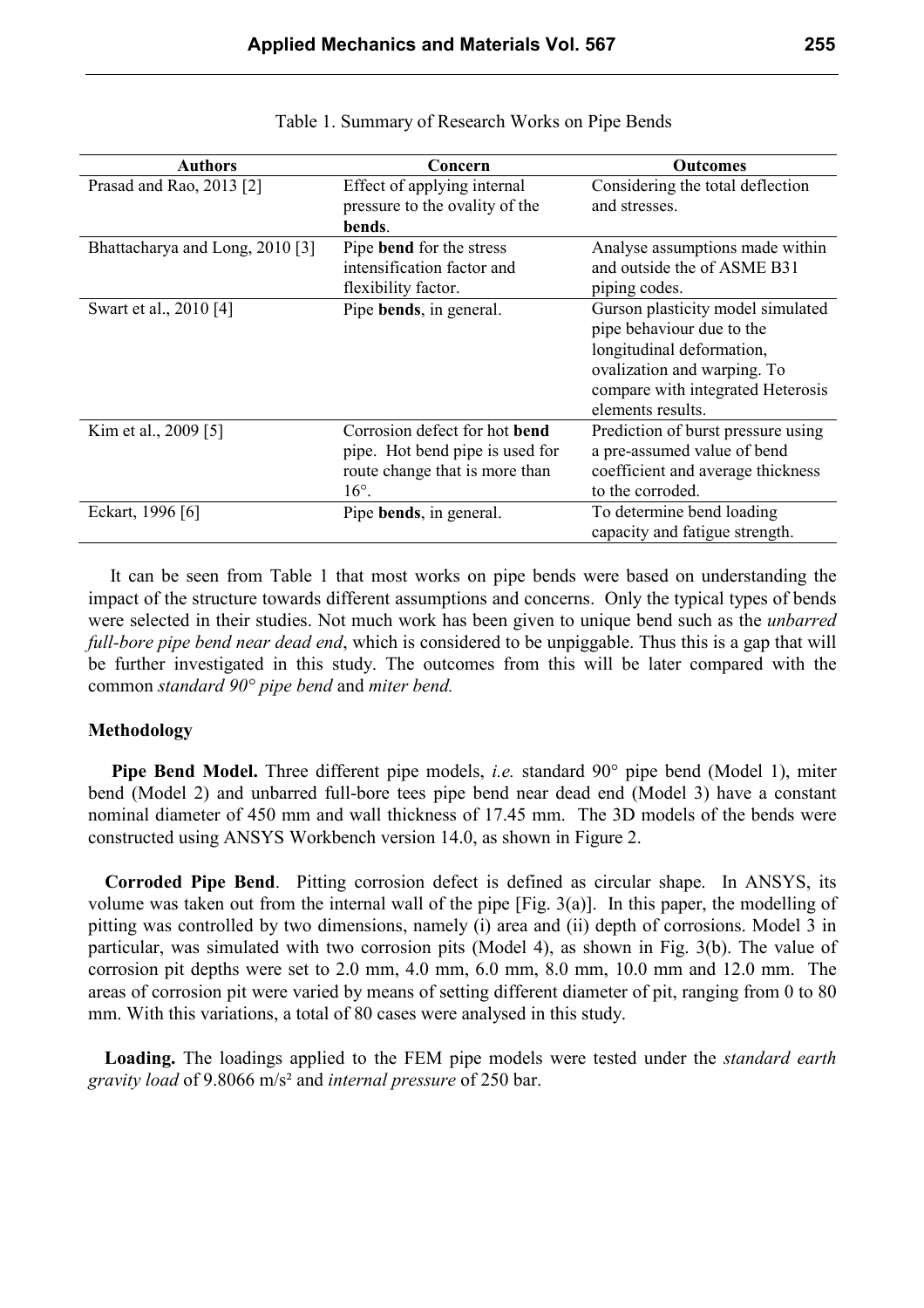

- (a) Standard 90° pipe bend (Model 1) (b) Miter bend (Model 2)
- 



(c) Unbarred full-bored pipe bend near dead end (Model 3)

Figure 2. Three pipe bend models constructed using the ANSYS FEM



(a) Pit corrosion in Models 1 and 2 (b) Two corrosion pits in Model 4

Figure 3. Sample of pitting corrosions at pipe bend models constructed using the ANSYS FEM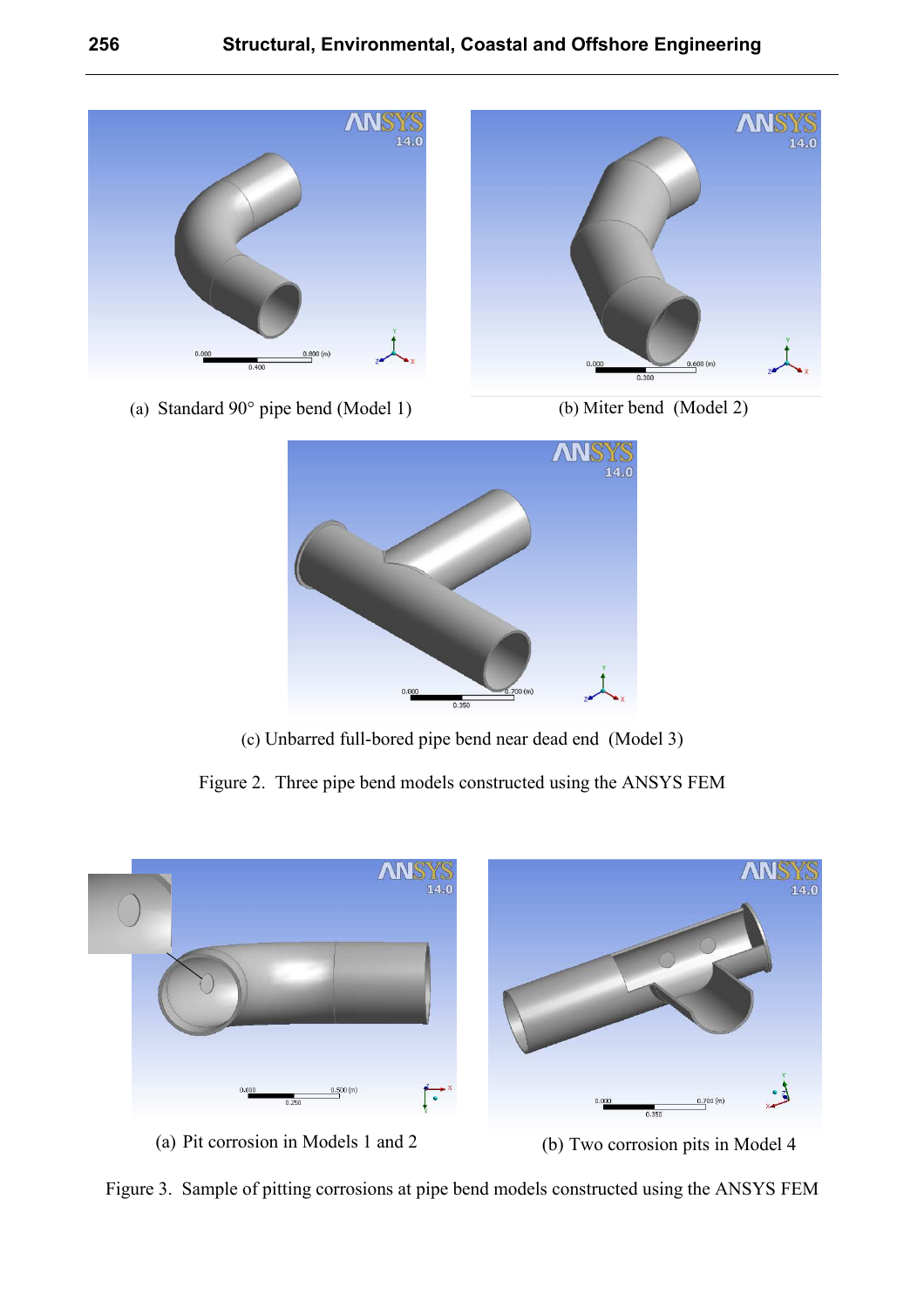#### **Results and Discussion**

**Stress Definition.** Equivalent stress or sometimes referred to as the *Von Mises Stress* ( $\sigma_e$ ) is related to principle stress by the equation,

$$
\sigma_e = \left\{ \frac{1}{2} \left[ (\sigma_1 - \sigma_2)^2 + (\sigma_2 - \sigma_3)^2 + (\sigma_3 - \sigma_1)^2 \right] \right\}^{\frac{1}{2}}
$$
(1)

with  $\sigma_1$ ,  $\sigma_2$ , and  $\sigma_3$  represent stresses exerted on different surfaces of a 3D body. The structural performance of the corroded pipe bends was described using Equation (1) and the results are presented in Figure 4 (a) and (b).



Figure 4. Stress distributions obtained for different corrosion scenarios

In general, results from all pipe bends showed an increment in stresses when the corrosion pit was made deeper (through its depth) or larger (through its diameter). Higher stress responds to greater danger to a structure.

A miter bend (Model 2) exhibited higher stresses than a normal standard bend. This is true because such bend comprises several joints made by beveling each of two surfaces, usually at a 45° angle, to form a corner, usually a 90° angle. Thus such design creates more frictions to the structure. Frictions can be considered as obstacles to a structure. Therefore a mitered bend design tends to produce more stresses compared to a frictionless bend (Model 1).

Results for the difficult pipe bend (Model 3) were compared with those from Models 1 and 2. It can be seen that the unique design of Model 3 produced higher stresses as compared to the common bend shapes of the two models. Such bend design coupled with its limitation to be inspected and cleaned (piggable) will then raise a concern to pipeline operators on the potential hazards that it is exposed to.

The impact of corrosion density at difficult pipe bend could be illustrated by comparing results from Models 3 and 4. As expected, the stresses of Model 4 which has more corrosion pits were higher to the one with less corrosion pits (Model 3). This supports the fact that corrosion at a difficult area will influence the integrity of a pipeline.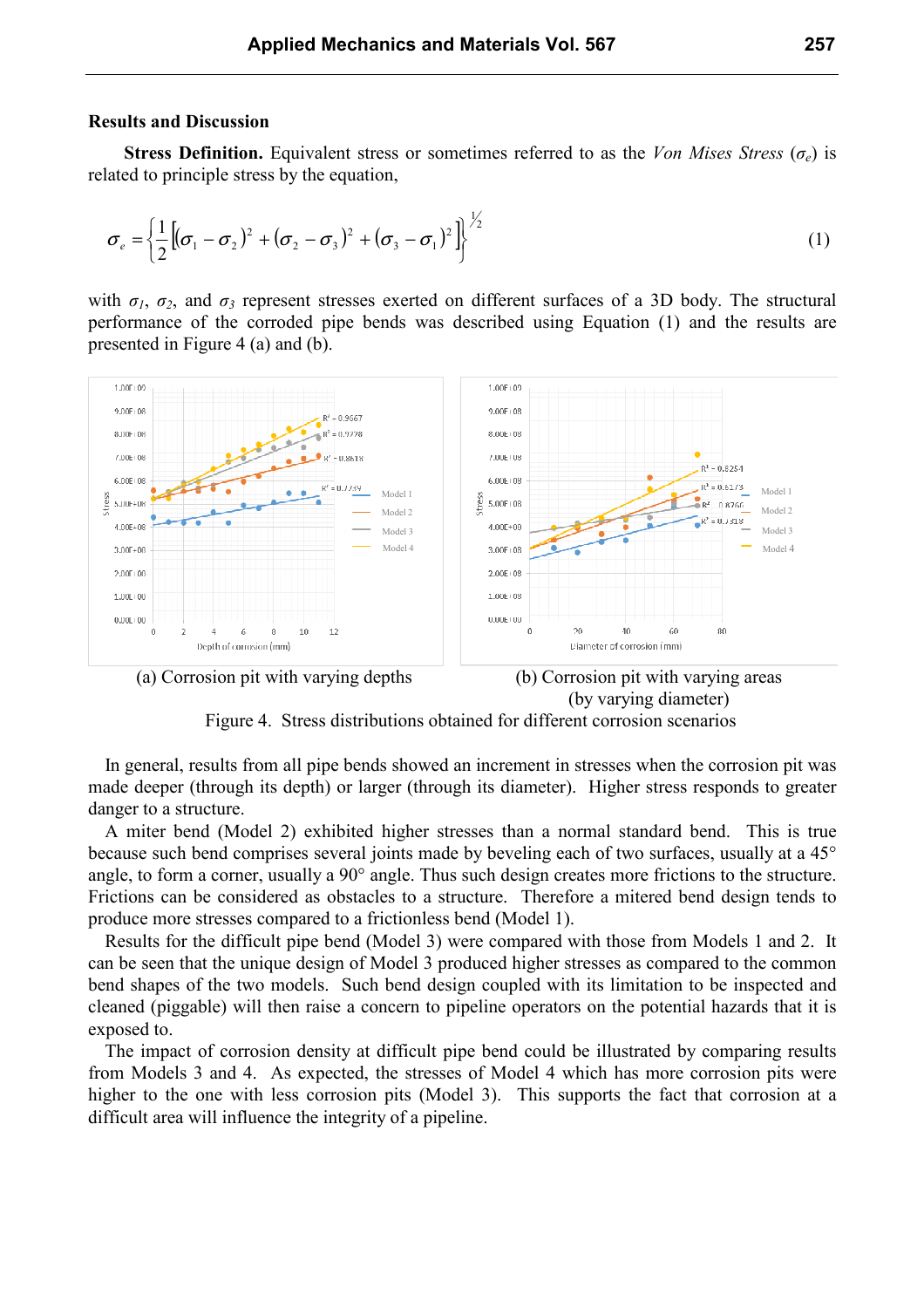# **Summary**

Extensive finite element method (FEM) ANSYS simulations were presented in this paper for different pipe bend models by means of varying the size (depth or area) of the corrosion pits. Difficult pipe bend of type unbarred full bore pipe bend near dead end produced highest stress due to its unique design, followed by the mitered bend and the standard 90<sup>°</sup> bend. As expected, difficult pipe bend with more corrosion pits will provide more hazards to the structure. Therefore, an unpiggable pipe bend of such type should be properly monitored and inspection to avoid corrosion damage to the pipeline system. It has been shown that the FEM is well suited for the prediction of pipe bends failure with respect to maximum stress distribution of a pipe bend.

# **References**

[1] A. M. Roshdi, Structural Assessment of Difficult Pipeline at Bends, Universiti Teknologi PETRONAS (2013).

[2] K. R. Prasad and T. B. Rao, Ovality in Pipe Bends by Finite Element Analysis. International Journal of Engineering Research and Development, (2013) pp. 91-97.

[3] A. Bhattacharya and D. Long, A Finite Element-Based Investigation on Stress Intensification and Flexibility Factors for Pipe Bend, Oxford, (2010).

[4] A. Swart, S. Karamanos, A. Scarpas and J. Blaauwendraad, Finite element analysis of damage in pipeline bends, Heron Journal, Vol. 55, No. 1, (2010), pp. 33-50.

[5] W. Kim, J. Baek, and Y. Kim, Integrity Assessment For Corrosion Defect in Hot Bend Pipe of Natural Gas Pipeline, the 24<sup>th</sup> World Gas Conference (2009).

[6] W. Eckart, A. Lietzmann, and J. Rudolp, Linear and nonlinear finite-element analyses of pipe bends, International Journal of Pressure Vessels and Piping, (1996) pp. 211-217.